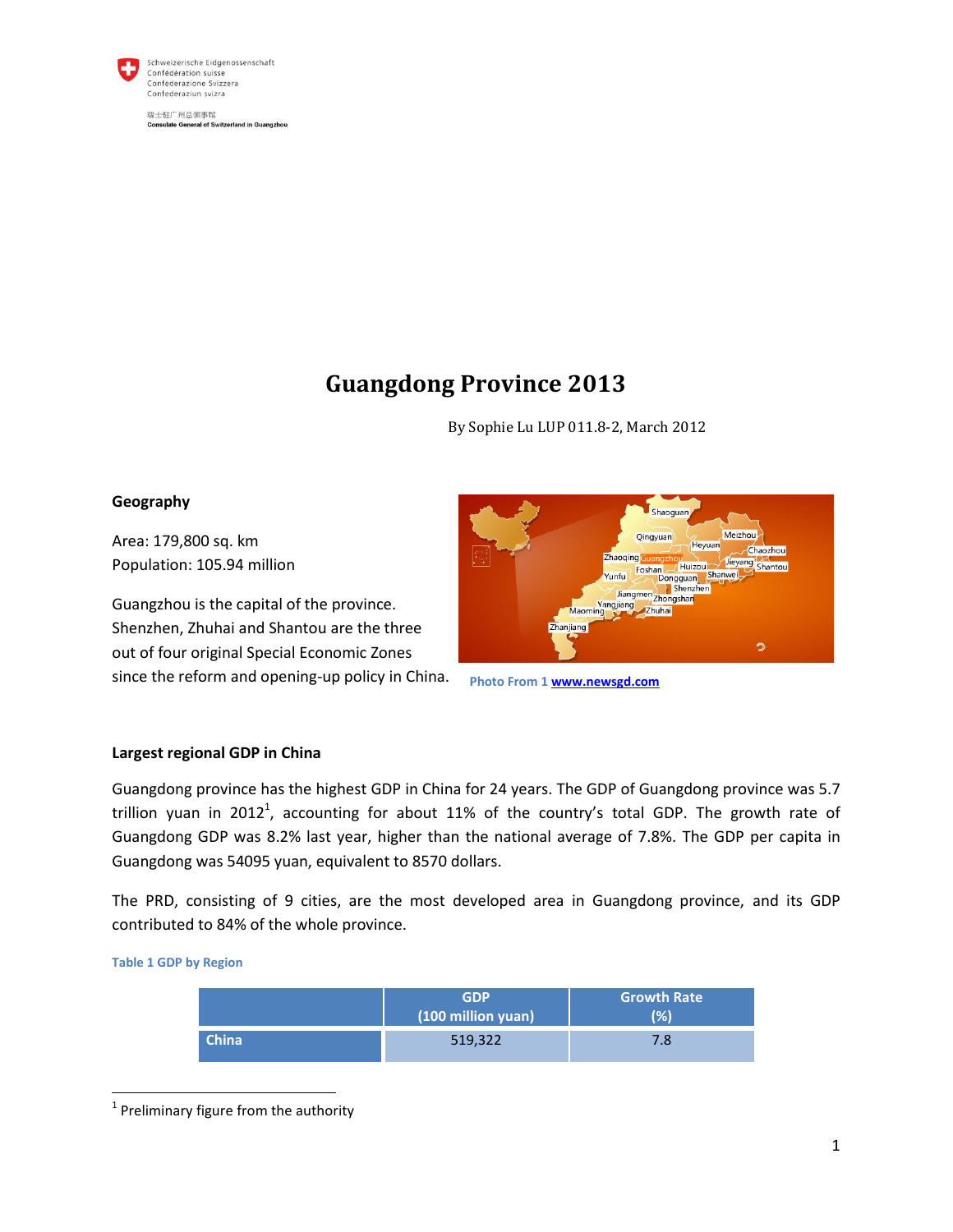

Schweizerische Eidgenossenschaft Confédération suisse<br>Confederazione Svizzera Confederaziun svizra

# 瑞士驻广州总领事馆<br>Consulate General of Switze

| ਾ ਜਾ ਮ<br>ral of Switzerland in Guangzhou |           |      |  |  |
|-------------------------------------------|-----------|------|--|--|
| <b>Guangdong</b>                          | 57,067.92 | 8.2  |  |  |
| <b>PRD</b>                                | 47,897.25 | 8.1  |  |  |
| <b>East Wing</b>                          | 4,112.04  | 10.2 |  |  |
| <b>West Wing</b>                          | 4,689.38  | 10.1 |  |  |
| <b>Mountainous Area</b>                   | 3,819.19  | 8.9  |  |  |

### **Table 2 Main indicators of national economic and social development**

|                                                                   | 2012     |  |
|-------------------------------------------------------------------|----------|--|
| $(100 \text{ million})$<br><b>Gross Domestic Product</b>          | 57067.92 |  |
| <b>Primary Industry</b>                                           | 2848.91  |  |
| Secondary Industry                                                | 27825.30 |  |
| <b>Tertiary Industry</b>                                          | 26393.71 |  |
| (100 million)<br><b>Value-added of Industry</b>                   | 25937.20 |  |
| <b>Growth Rate</b>                                                | 8.0%     |  |
| <b>Total Investment in Fixed Assets</b><br>(100 million yuan)     | 19307.53 |  |
| <b>Growth Rate</b>                                                | 15.5%    |  |
| <b>Total Retail Sales of Consumer Goods</b><br>(100 million yuan) | 22677.11 |  |
| <b>Growth Rate</b>                                                | 12.0%    |  |
| Per Capita Disposable Income of Urban Residents<br>(yuan)         | 30226.71 |  |
| Per Capita Net Income of Rural Residents<br>(yuan)                | 10542.84 |  |
| <b>Urban Unemployment Rate</b>                                    | 2.48%    |  |
| <b>CPI</b>                                                        | 2.8%     |  |
| <b>Volume of Freight Handled at Ports</b><br>(10000 tons)         | 140776   |  |

The structure of primary, secondary and tertiary industries is: 5.0%:48.2%:46.2.

Guangdong province's 9 key industries are: textiles and garments, food and beverage, construction materials, electronics and information technology, electric appliances and machinery, petrochemicals,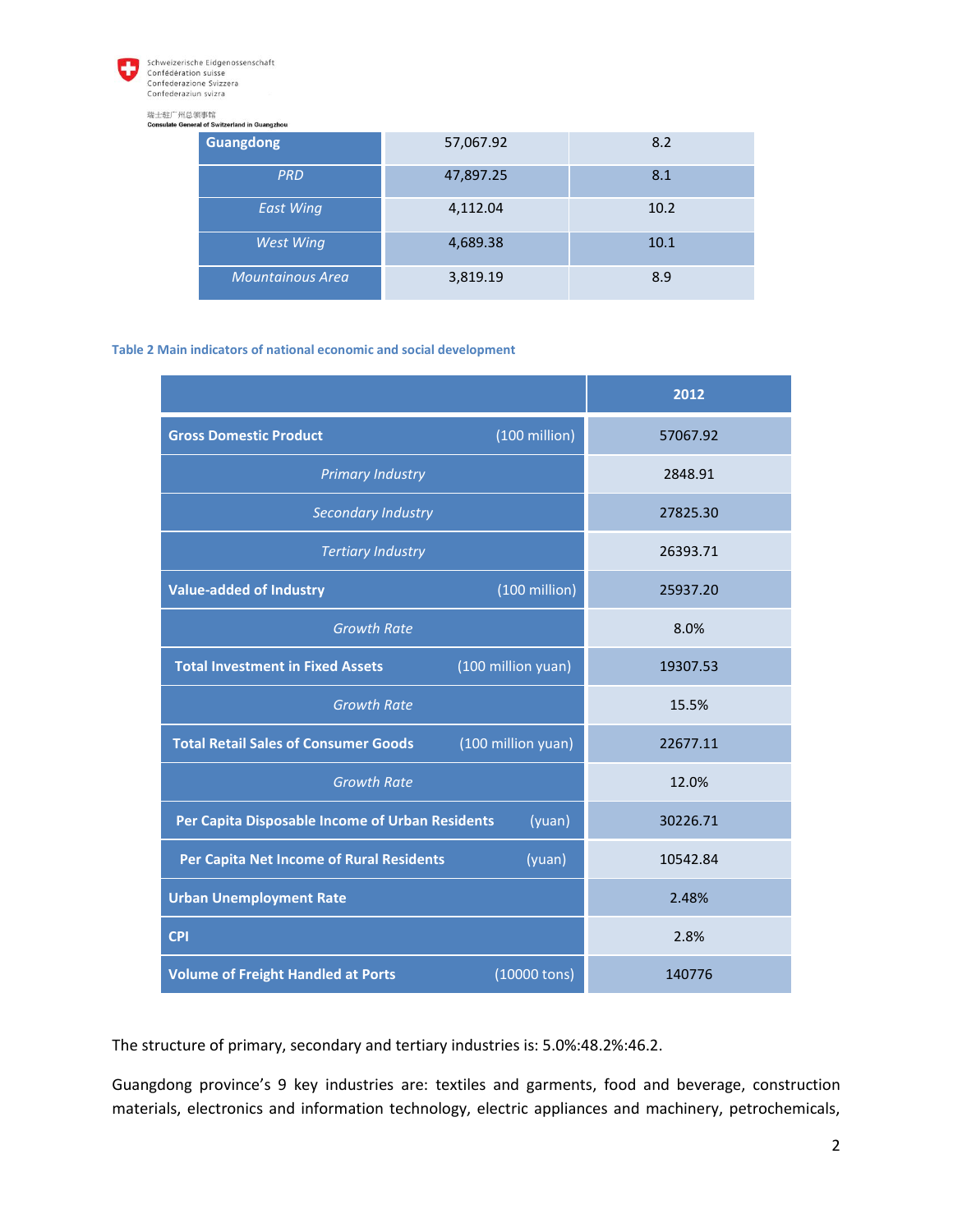

**Internal Serveral of Switzerland in Guangzhou** 

forestry and papermaking, pharmaceuticals, automobiles. In addition, the provincial government plans to make financial industry a key industry by 2015.

The contribution of domestic demand to the GDP increased from 80.4% in 2007 to 89% in 2012.

# **Foreign Trade and Investment**

Guangdong is the country's biggest exporter, and its total exports and imports in 2012 were 983.815 billion dollars, accounting for over ¼ of the national total. It increased 7.7% year on year, higher than the 6.2% of the whole country.

#### **Table 3 Trade with main countries and regions in 2012**

| <b>COUNTRY/REGION</b><br>(100 million dollars) | <b>TOTAL IMPORTS</b><br><b>AND EXPORTS</b> | <b>GROWTH</b><br>(%) | <b>EXPORTS</b> | <b>GROWTH</b><br>$(\%)$ | <b>IMPORTS</b> | <b>GROWTH</b><br>(%) |
|------------------------------------------------|--------------------------------------------|----------------------|----------------|-------------------------|----------------|----------------------|
| <b>HONG KONG</b>                               | 2277.9                                     | 17.8                 | 2200.3         | 17.6                    | 77.6           | 24.7                 |
| <b>U.S.</b>                                    | 1093.2                                     | 4.7                  | 911.0          | 3.3                     | 182.2          | 11.8                 |
| <b>E.U.</b>                                    | 948.0                                      | $-7.0$               | 685.6          | $-6.0$                  | 262.4          | $-9.4$               |
| <b>ASEAN</b>                                   | 923.3                                      | $-0.9$               | 397.0          | 4.8                     | 526.3          | $-4.7$               |
| <b>JAPAN</b>                                   | 719.9                                      | $-1.6$               | 268.4          | 8.3                     | 451.5          | $-6.7$               |
| <b>KOREA</b>                                   | 619.0                                      | 21.2                 | 207.0          | 52.5                    | 411.9          | 9.8                  |
| <b>TAIWAN</b>                                  | 586.2                                      | 12.0                 | 72.6           | $-3.1$                  | 513.6          | 14.5                 |
| <b>SOUTH AFRICA</b>                            | 275.4                                      | 66.0                 | 28.2           | $-7.4$                  | 247.2          | 82.5                 |
| <b>AUSTRALIA</b>                               | 133.1                                      | $-1.7$               | 73.3           | 4.1                     | 59.8           | $-8.1$               |
| <b>IRAN</b>                                    | 96.9                                       | $-10.5$              | 13.3           | $-44.2$                 | 83.5           | $-1.0$               |

In 2012, the foreign investment actually utilized in Guangdong was 23.549 billion dollars, increased 8.03% year on year. The amount of investment from Hong Kong and Macau actually utilised was 15.043 billion dollars, consisting 63.9% of the province's total foreign investment. The top ten countries or regions of actual investment to Guangdong in 2012 are: Hong Kong, British Virgin Islands, Singapore, Japan, U.S.,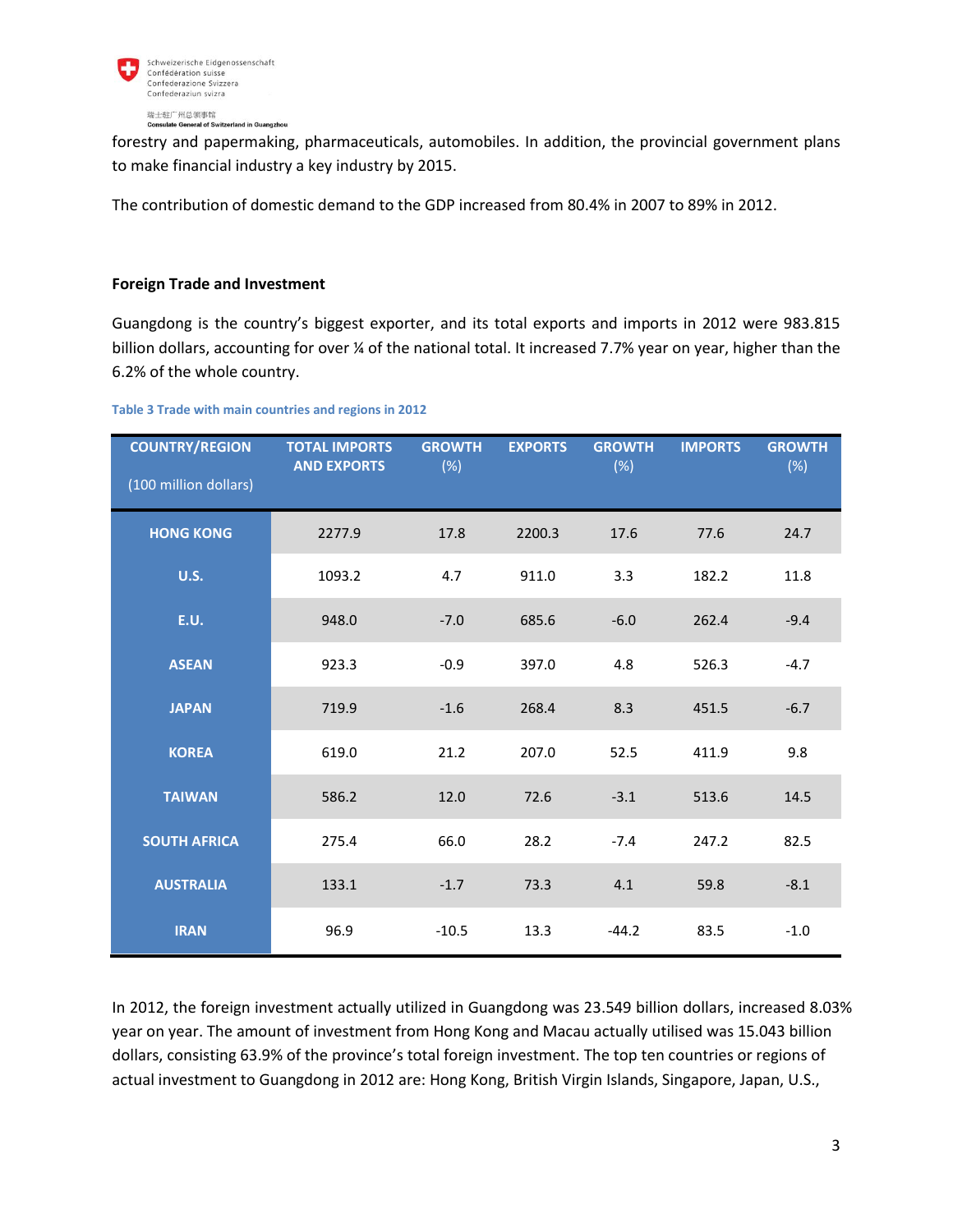

#### 瑞士驻广州总领事馆 ate General of Switzerland in Guangzhou

Samoa, Korea, Netherlands, Cayman Islands and Macau. Until 2011, there were 97084 foreign-invested enterprises in Guangdong, nearly ¼ of the total in China.

In 2011, the total exports from Guangdong to Switzerland were 0.98 billion USD, up 35.3% year on year. The total imports to Guangdong from Switzerland were 3.03 billion USD, up 57.5% year on year.

Main exports to Switzerland were: lighting equipments, textile machinery and parts, bicycles, automobiles (including the full set of spare parts), plastic products, furniture and parts, printer (MFP), bags and similar containers, container, footwear, automatic data processing equipment and parts, clothing and clothing accessories, pearls, precious stones and semi-precious stones, etc.

Main imports from Switzerland were: TV, radio and wireless telecommunications equipments and parts, printing, bookbinding machinery and parts, textile yarn, fabrics and products, transformer, rectifier, inductor and parts, rubber or plastic processing machinery and parts, synthetic organic dyes, textile machinery and parts, primarily shaped plastics, etc.

In 2011, there were 8 FDI projects from Switzerland, with the total contracted amount of 39.67 million USD, and the actual foreign capital used from Switzerland of 8.59 million USD.

In November 2011, Zhongshan Municipal Government signed a MOU with Swiss Novartis, and planned to make Novartis Sandoz the largest generic drug production base in China, with the annual sales revenue of 10 billion yuan.

# **Guangzhou and Shenzhen**

Guangzhou city is the capital of Guangdong province. Shenzhen is among the first SEZ in Guangdong. The GDP of these two cities consists for 46.4 % of the total in Guangdong.

The GDP of Guangzhou ranked the  $3<sup>rd</sup>$  in China, after Shanghai and Beijing. The GDP growth of Guangzhou was 10.5%, higher than Shanghai (7.5%) and Beijing (7.7%). Guangzhou has been listed as one of the *Top 10 Best Cities for Business in China* by Forbes for three consecutive years. Guangzhou was also awarded as the "National IPR Model City".

Guangzhou is upgrading its industries, and the Nansha New District is a pilot zone of cooperation with Hong Kong and Macao in service industry. The development plan of the Nansha New District was approved by the State Council in September 2012.

Shenzhen city has the largest export volume among all cities in Mainland China for 20 years. The city's total exports were 271.370 billion dollars in 2012, accounting for 13.2% of the national total. The exports of High-tech products consisted 52.0% of the total exports, while the exports of the traditional labour-intense products dropped.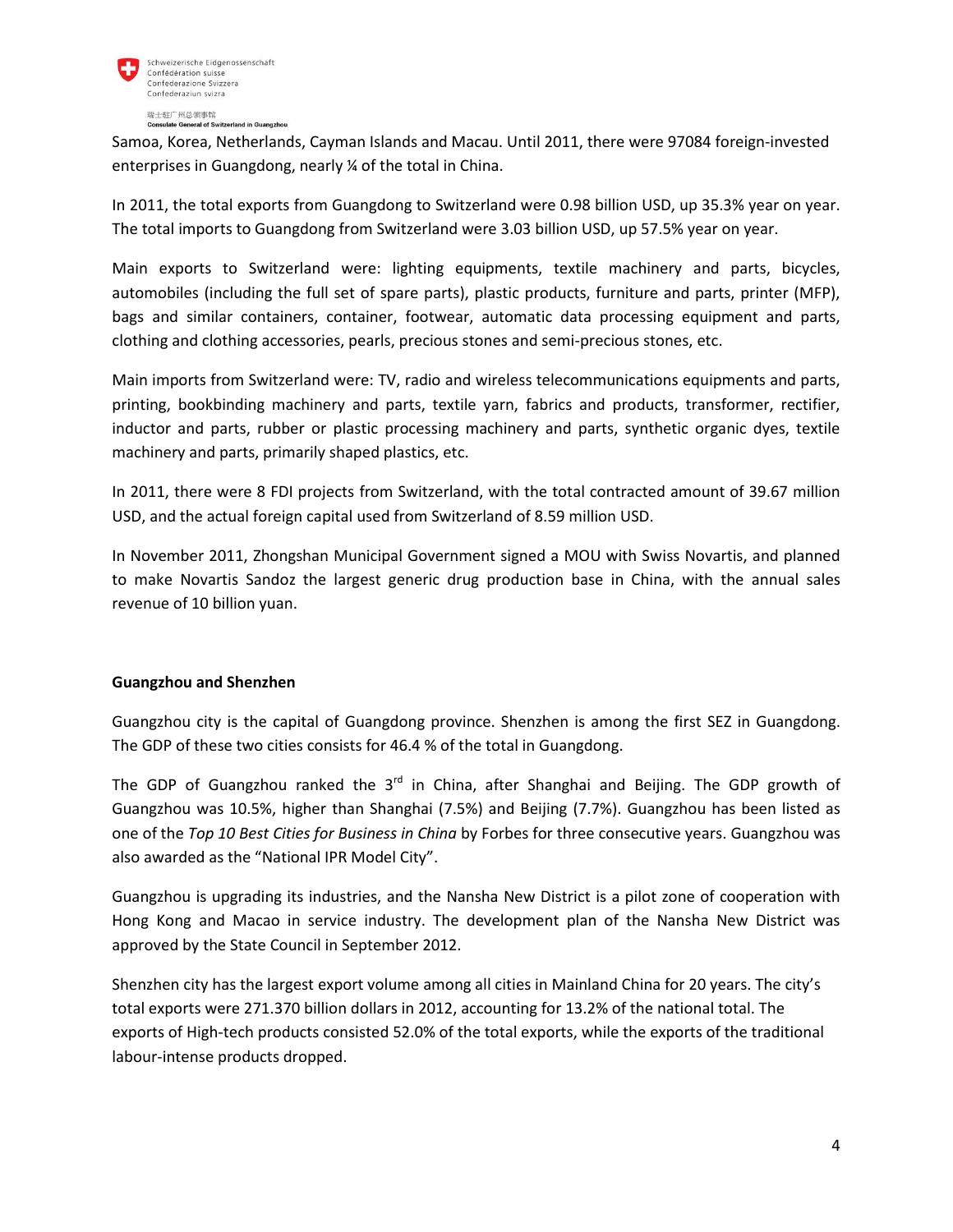

瑞士驻广州总领事馆 **rland in Guangzhou** ate General of Switz

Qianhai Shenzhen-Hong Kong Modern Service Industry Cooperation Zone is planned to focus on four modern service industries, including finance, modern logistics, information service, and science and technology services, along with other professional service sectors. In July 2012, the State Council officially approved the 22 policies for development and opening-up of this zone. 302 enterprises and organizations have been approved in this zone.

Guangzhou International Airport is the biggest in South China, and it ranked the second nationwide for passenger throughput and the third for cargo and mail throughput. Shenzhen Baoan International Airport is the second biggest in South China, and it ranked the fifth nationwide for passenger throughput and the fourth for cargo and mail throughput. Guangzhou port ranked the fourth nationwide for goods throughput.

|                                                                                           | <b>GUANGZHOU</b> | <b>SHENZHEN</b> |
|-------------------------------------------------------------------------------------------|------------------|-----------------|
| Land Area <sup>2</sup><br>(sq.km)                                                         | 7287             | 1953            |
| <b>Permanent Population at the Year-end</b><br>(10000 persons)                            | 1275.14          | 1046.74         |
| <b>Urban Population</b>                                                                   | 1068.31          | 1046.74         |
| <b>Total Population with Residence Registration</b><br>at the Year-end<br>(10000 persons) | 814.60           | 279.37          |
| <b>Employed Persons at the Year-end</b><br>(10000 persons)                                | 743.18           | 764.54          |
| <b>Employed Persons in Urban Areas</b>                                                    | 310.24           | 263.71          |
| <b>Gross Domestic Product 3</b><br>(100 million yuan)                                     | 13551.21         | 12950           |
| <b>GDP Growth Rate</b>                                                                    | 10.5%            | 10%             |
| <b>Primary Industry</b>                                                                   | 220.72           | 5.56            |
| Secondary Industry                                                                        | 4713.16          | 5737.64         |
| <b>Tertiary Industry</b>                                                                  | 8617.33          | 7206.88         |
| <b>Total Investment in Fixed Assets</b><br>(100 million yuan)                             | 3758.39          | 2314.43         |

**Table 4 Comparison between Guangzhou and Shenzhen**

l

<sup>&</sup>lt;sup>2</sup> Only 2011 figures available

 $3$  Below are the preliminary figures of 2012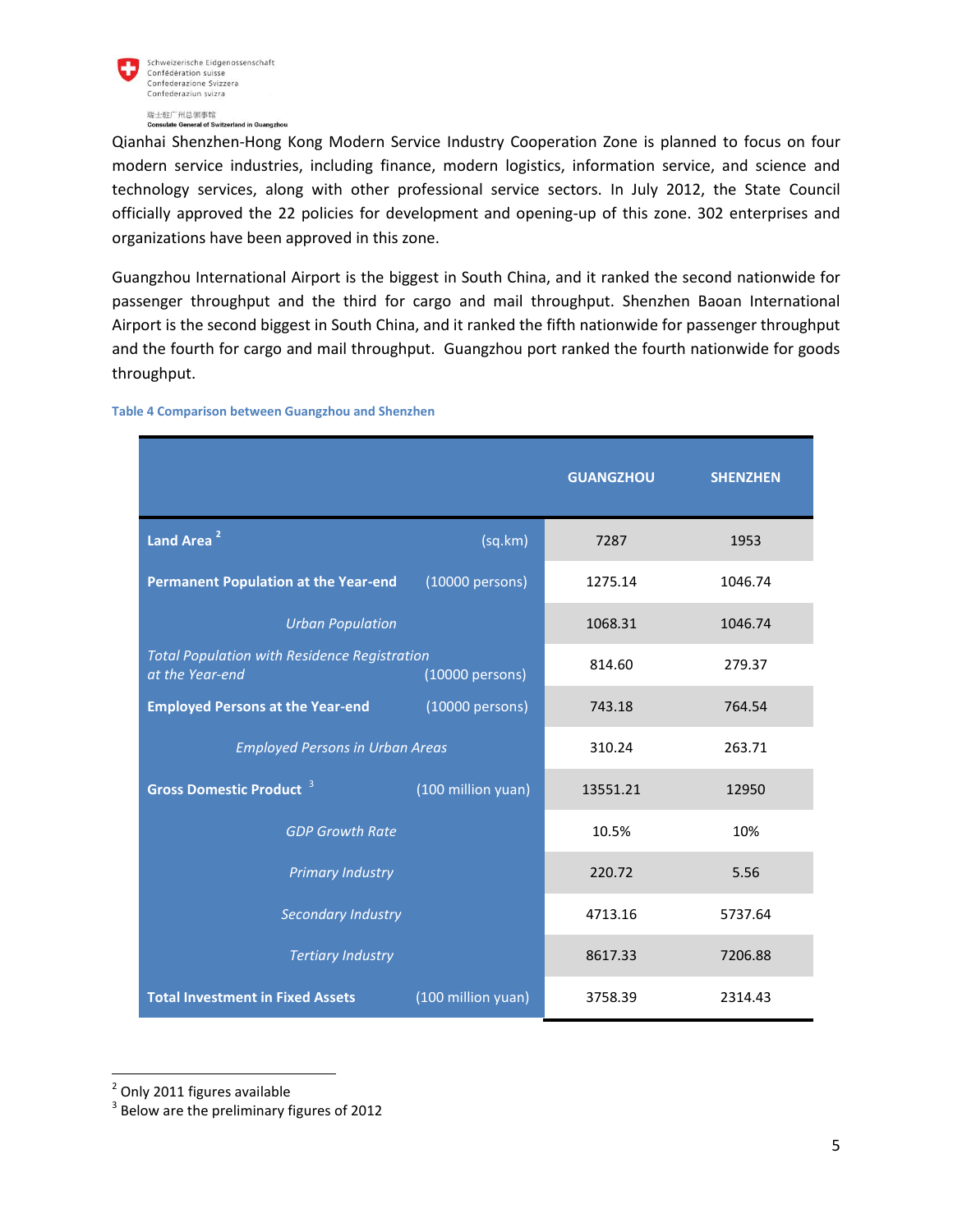

Schweizerische Eidgenossenschaft Confédération suisse Confederazione Svizzera Confederaziun svizra

瑞士驻广州总领事馆

| <b>Consulate General of Switzerland in Guangzhou</b>              |         |         |
|-------------------------------------------------------------------|---------|---------|
| <b>Growth Rate</b>                                                | 10.1%   | 12.3%   |
| (100 million yuan)<br><b>Total Retail Sales of Consumer Goods</b> | 5977.27 | 4008.78 |
| <b>Growth Rate</b>                                                | 15.2%   | 16.5%   |
| (USD 100 million)<br><b>Total Imports and Exports</b>             | 1171.31 | 4667.85 |
| <b>Growth Rate</b>                                                | 0.8%    | 12.7%   |
| <b>Total Exports</b>                                              | 589.12  | 2713.70 |
| <b>Growth Rate</b>                                                | 4.3%    | 10.5%   |
| (USD 100 million)<br><b>Foreign Investment Actually Utilised</b>  | 45.75   | 52.3    |
| <b>Growth Rate</b>                                                | 7.1%    |         |
| Per Capita Disposable Income of Urban Residents<br>(yuan)         | 38054   | 40742   |
| Per Capita Net Income of Rural Residents<br>(yuan)                | 16898   |         |
| <b>CPI</b>                                                        | 3%      | 2.8%    |
| (10000 persons)<br><b>Passengers at the International Airport</b> | 4830.81 |         |
| (100 million tons)<br><b>Volume of Freight Handled at Ports</b>   | 4.51    |         |

# **Targets in Guangdong's 12th Five Year Plan (2011-2015)**

• Stable economic development: GDP increase no less than eight percent annually, to reach 6.7 trillion RMB in 2015. Per capita GDP will rise to 66,000 RMB in 2015, with an annually increase of seven percent.

• Industrial comprehensive quality and competitiveness will be greatly improved. The proportion of tertiary industries will be raised to 48 percent in the provincial economy and the main structure of modern industry system will be completed.

• The development of science and technology will contribute more to economic growth. Guangdong will lead the country in innovation capacity and carve out a new development mode driven by innovation. Expenditures on research and development will take up 2.3 percent of GDP.